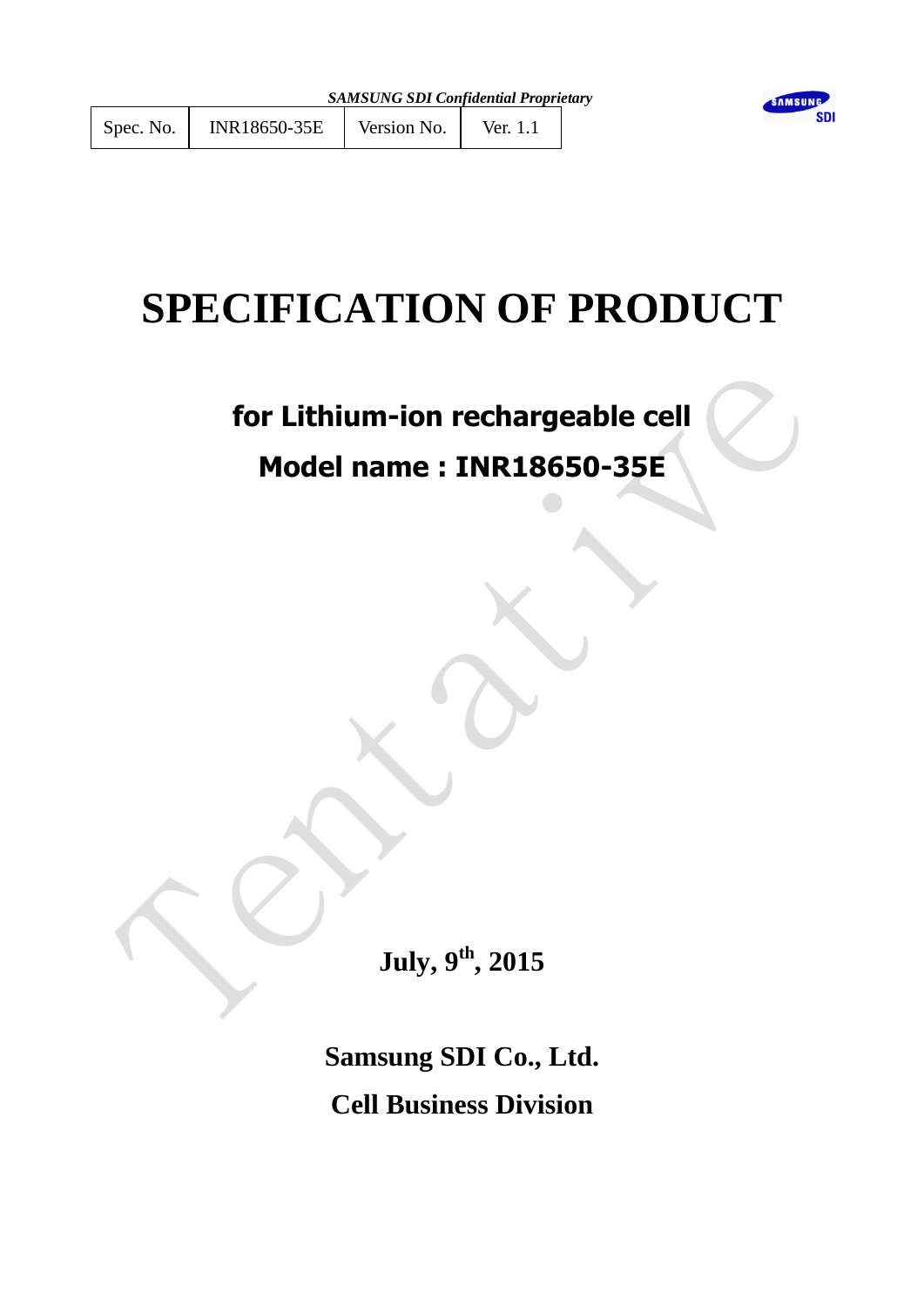| <b>SAMSUNG SDI Confidential Proprietary</b> |  |
|---------------------------------------------|--|
|---------------------------------------------|--|

| Spec. No. | INR18650-35E | Version No. | Ver. 1.1 |  |
|-----------|--------------|-------------|----------|--|
|           |              |             |          |  |



## **Revision history**

| Revision<br>No. | Date('yr-m-d) | Page | Item | Description                 | Changes<br>Author |
|-----------------|---------------|------|------|-----------------------------|-------------------|
| Ver. 1.0        | $'15-03-10$   | 19   |      | Ver. 1.0                    | Yunwoong Kim      |
| Ver. 1.1        | $'15-07-09$   | 19   |      | Cycle life condition change | Yunwoong Kim      |
|                 |               |      |      |                             |                   |
|                 |               |      |      |                             |                   |
|                 |               |      |      |                             |                   |
|                 |               |      |      |                             |                   |
|                 |               |      |      |                             |                   |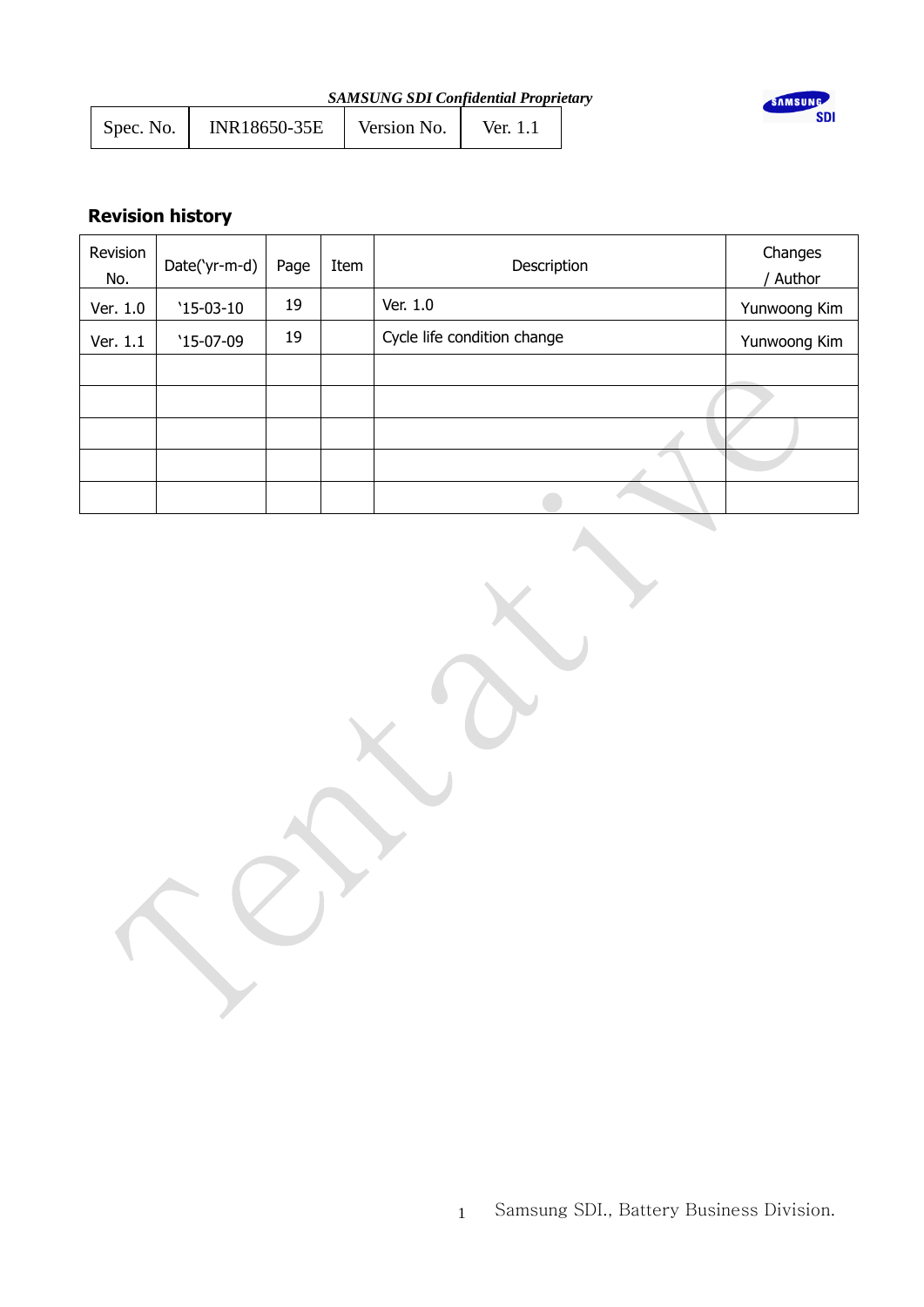| <b>SAMSUNG SDI Confidential Proprietary</b> |              |             |          |  | <b>SAMS</b> |
|---------------------------------------------|--------------|-------------|----------|--|-------------|
| Spec. No.                                   | INR18650-35E | Version No. | Ver. 1.1 |  |             |

**JNG SDI** 

## **1. Scope**

This product specification has been prepared to specify the rechargeable lithium-ion cell ('cell') to be supplied to the customer by Samsung SDI Co., Ltd.

## **2. Description and Model**

| 2.1 Description | Cell (lithium-ion rechargeable cell) |
|-----------------|--------------------------------------|
| 2.2 Model       | INR18650-35E                         |

2.3 Site Manufactured in Korea

## **3. Nominal Specifications**

| <b>Item</b>                                              | <b>Specification</b>                                                                                                                 |
|----------------------------------------------------------|--------------------------------------------------------------------------------------------------------------------------------------|
| 3.1 Standard discharge Capacity                          | Min 3,350mAh<br>- Charge: 0.5C(1,700mA), 4.2V, 0.02C(68mA) cut-off @RT<br>- Discharge: 0.2C(680mA), 2.65V cut-off @RT<br>*1C=3,400mA |
| 3.2 Charging Voltage                                     | 4.2V                                                                                                                                 |
| 3.3 Nominal Voltage                                      | 3.60V                                                                                                                                |
| 3.4 Charging Method                                      | CC-CV<br>(constant voltage with limited current)                                                                                     |
| 3.5 Charging Current                                     | Standard charge: 1,700mA<br>For cycle life: 1,020mA                                                                                  |
| 3.6 Charging Time                                        | Standard charge: 4hours                                                                                                              |
| 3.7 Max. Charge Current                                  | 2,000mA (not for cycle life)                                                                                                         |
| 3.8 Max. Discharge Current                               | 8,000mA (for continuous discharge)<br>13,000mA (not for continuous discharge)                                                        |
| 3.9 Discharge Cut-off Voltage                            | 2.65V                                                                                                                                |
| 3.10 Cell Weight                                         | 50 g max                                                                                                                             |
| 3.11 Cell Dimension                                      | Height: Max. 65.25 mm<br>Diameter: Max, $\Phi$ 18.55 mm                                                                              |
| 3.12 Operating Temperature<br>(Cell Surface Temperature) | Charge: $0$ to $45^{\circ}$ C<br>Discharge : -10 to 60°C                                                                             |
| 3.13 Storage Temperature                                 | 1 year : $-20-25$ °C (1 <sup>*</sup> )<br>3 months : -20~45°C (1*)<br>1 month : $-20-60^{\circ}C(1^{*})$                             |

Note (1): If the cell is kept as ex-factory status (30% of charge),

The capacity recovery rate is more than 80%.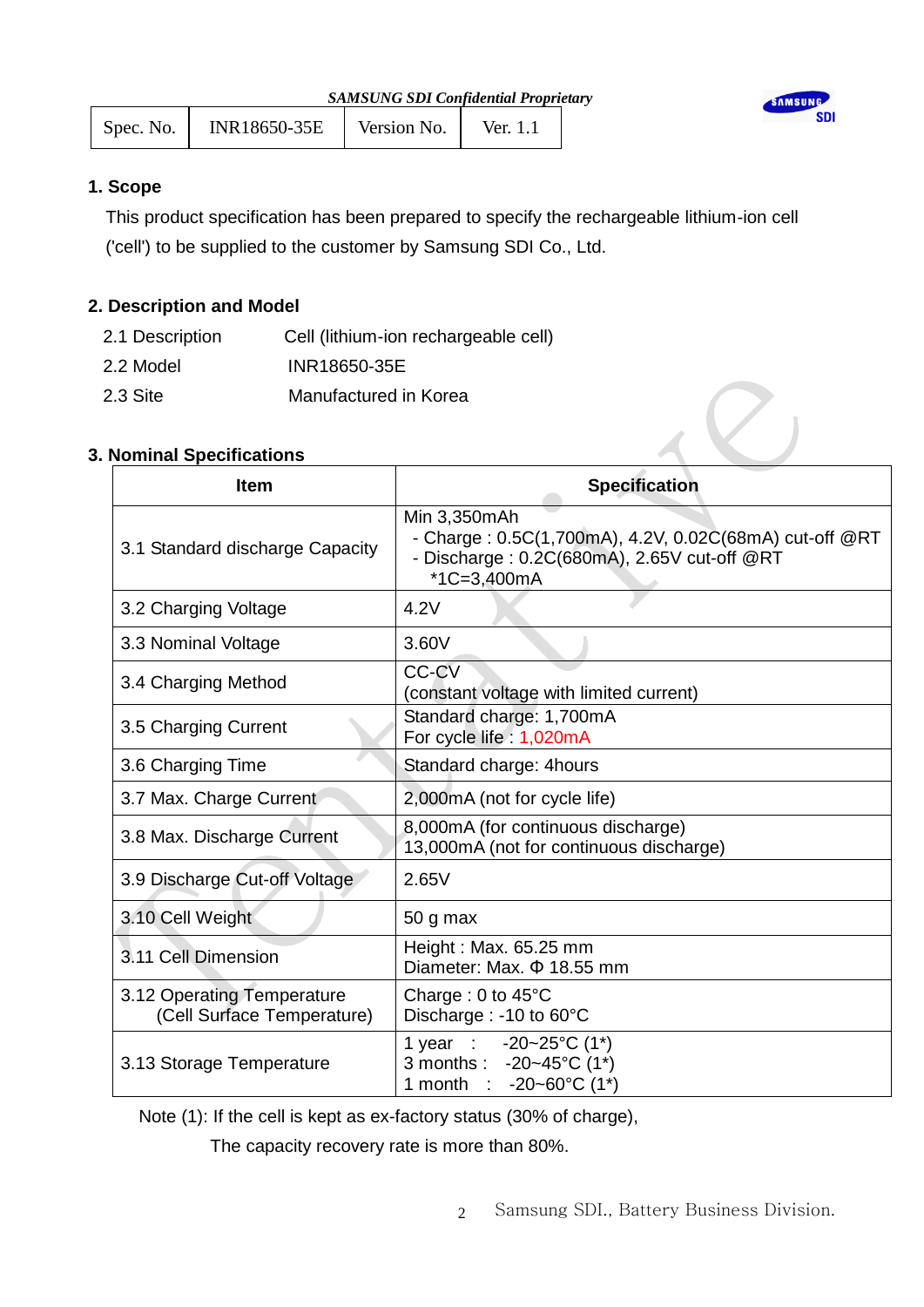| <b>SAMSUNG SDI Confidential Proprietary</b> |  |
|---------------------------------------------|--|
|---------------------------------------------|--|

| Spec. No. | <b>INR18650-35E</b> | Version No. | Ver. 1.1 |  |
|-----------|---------------------|-------------|----------|--|
|           |                     |             |          |  |



## **4. Outline Dimensions**

See the Fig. 1





## **Fig. 1 Outline Dimensions of INR18650-35E**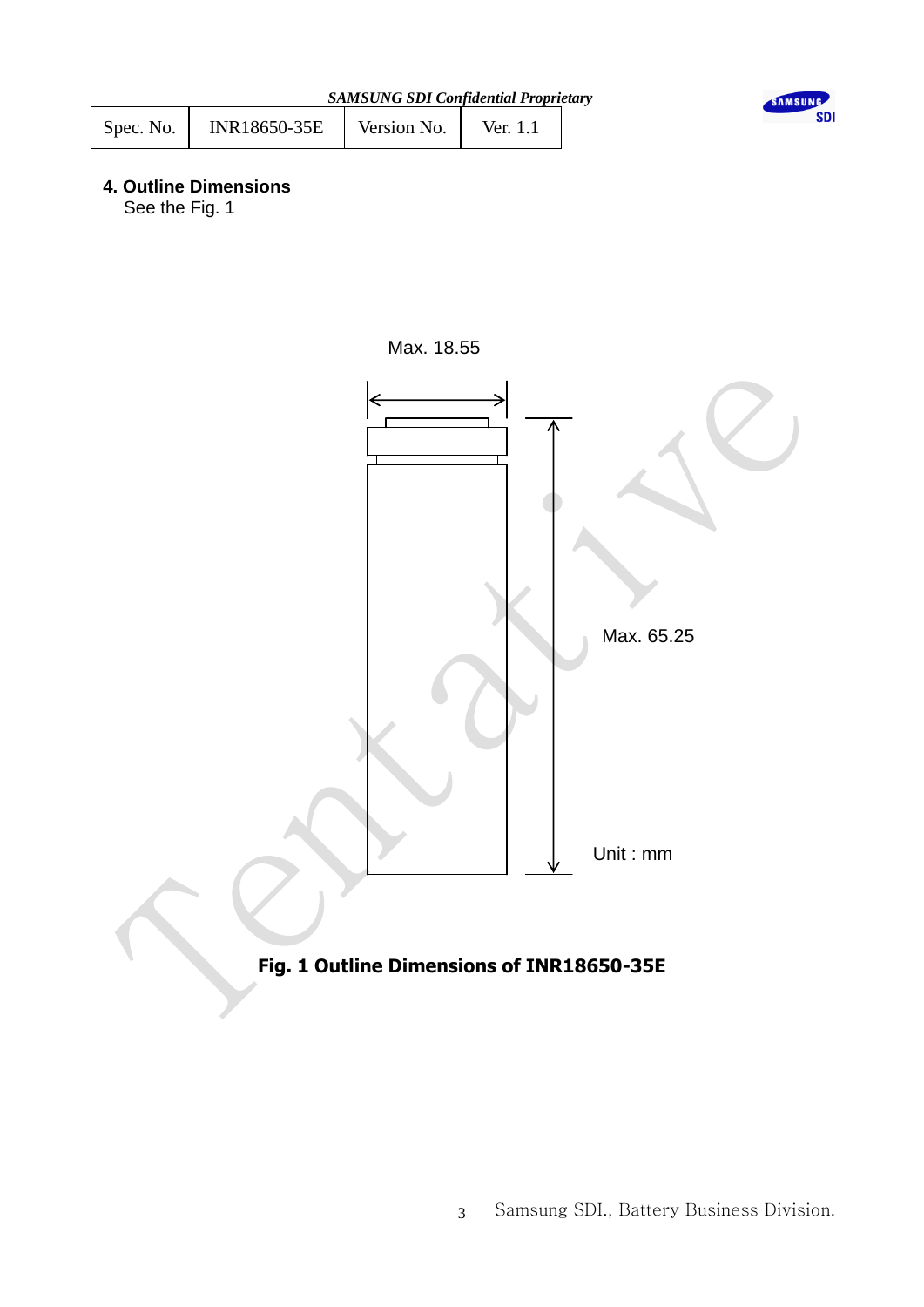| Spec. No. | INR18650-35E | Version No. | Ver. 1.1 |  |
|-----------|--------------|-------------|----------|--|
|           |              |             |          |  |



## **5. Appearance**

 There shall be no such defects as scratch, rust, discoloration, leakage which may adversely affect commercial value of the cell.

## **6. Standard Test Conditions**

6.1 Environmental Conditions

 Unless otherwise specified, all tests stated in this specification are conducted at temperature 23±3°C and humidity 65%.

- 6.2 Measuring Equipment
	- (1) Amp-meter and Volt-meter

 The amp-meter and volt-meter should have an accuracy of the grade 0.5mA and mV or higher.

(2) Slide caliper

The slide caliper should have 0.01 mm scale.

- (3) Impedance meter
	- The impedance meter with AC 1kHz should be used.

## **7. Characteristics**

7.1 Standard Charge

This "Standard Charge" means charging the cell with charge current of

- 1,700mA and constant voltage 4.2V at 23°C, 0.02C(68mA) cut-off.
- 7.2 Standard Discharge Capacity

 The standard discharge capacity is the initial discharge capacity of the cell, which is measured with discharge current of 0.2C(680mA) with 2.65V cut-off at 23°C within 1 hour after the Standard charge.

Standard Discharge Capacity  $\geq 3,350$ mAh

## 7.3 Rated Discharge Capacity

 The rated discharge capacity is the initial discharge capacity of the cell, which is measured with discharge current of 1C(3,400mA) with 2.65V cut-off at 23°C within 1 hour after the Standard charge.

Rated Discharge Capacity  $\geq 3,250$ mAh (97% of 3,350mAh)

## 7.4 Initial internal impedance

Initial internal impedance measured at AC 1kHz after Standard charge.

Initial internal impedance ≤ 35mΩ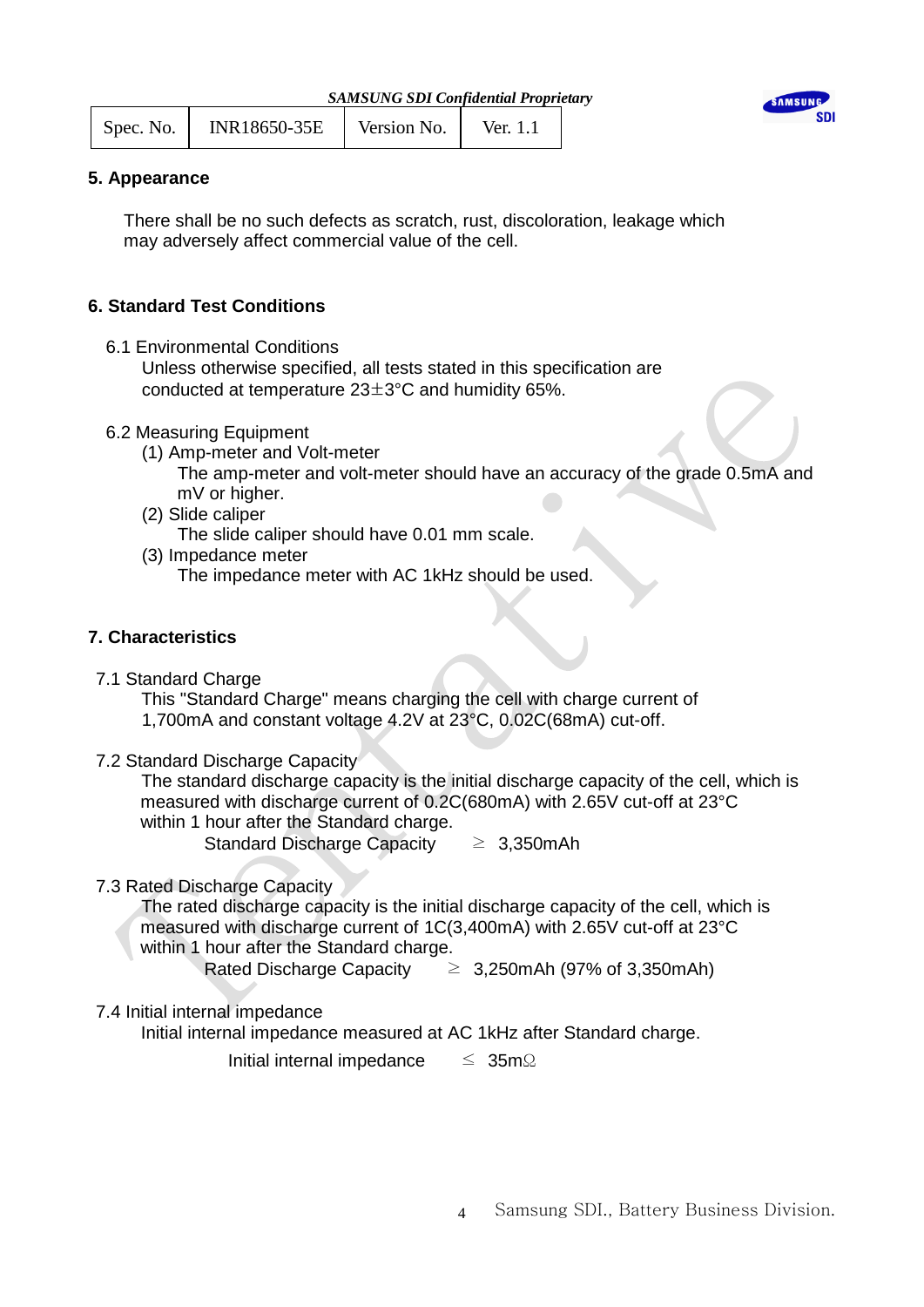

| Spec. No. | INR18650-35E | Version No. | Ver. 1.1 |  |
|-----------|--------------|-------------|----------|--|
|           |              |             |          |  |

## 7.5 Temperature Dependence of Discharge Capacity

 Discharge capacity comparison at each temperature, measured with discharge constant current 3,400mA and 2.65V cut-off with follow temperature after the Standard charging at 23°C.

| <b>Charge Temperature</b> | Discharge temperature |       |      |  |
|---------------------------|-----------------------|-------|------|--|
| $23^{\circ}$ C            | -10°C                 | -23°C | 40°C |  |
| <b>Relative Capacity</b>  | 40%                   | 97%   | 97%  |  |

 Note: If charge temperature and discharge temperature is not the same, the interval for temperature change is 3 hours.

Percentage as an index of the Standard discharge capacity (=3,350mAh) is 100%.

## 7.6 Temperature Dependence of Charge Capacity

 $\Delta I$ 

 Capacity comparison at each temperature, measured with discharge constant current 680mA and 2.65V cut-off at 23°C after the Standard charge is as follow temperature.

|                          | Charge temperature |                |                | Discharge temperature |
|--------------------------|--------------------|----------------|----------------|-----------------------|
|                          | $0^{\circ}$ C      | $23^{\circ}$ C | $45^{\circ}$ C | $23^{\circ}$ C        |
| <b>Relative Capacity</b> | 60%                | 100%           | 100%           |                       |

 Note: If charge temperature and discharge temperature is not the same, the interval for temperature change is 3 hours.

Percentage as an index of the Standard discharge capacity (=3,350mAh) is 100%.

## 7.7 Charge Rate Capabilities

Discharge capacity is measured with constant current 680mA and 2.65V cut-off after the cell is charged with 4.2V at 23°C as follows.

|                      |                   | <b>Charge Condition</b> |
|----------------------|-------------------|-------------------------|
| Current              | 0.5C<br>(1,700mA) | 1.0C<br>(3,400mA)       |
| Cut-off              | 3h or 0.02C       | 2.5h or 0.02C           |
| Relative<br>Capacity | 100%              | 97%                     |

Note: Percentage as an index of the Standard discharge capacity (=3,350mAh) is 100%.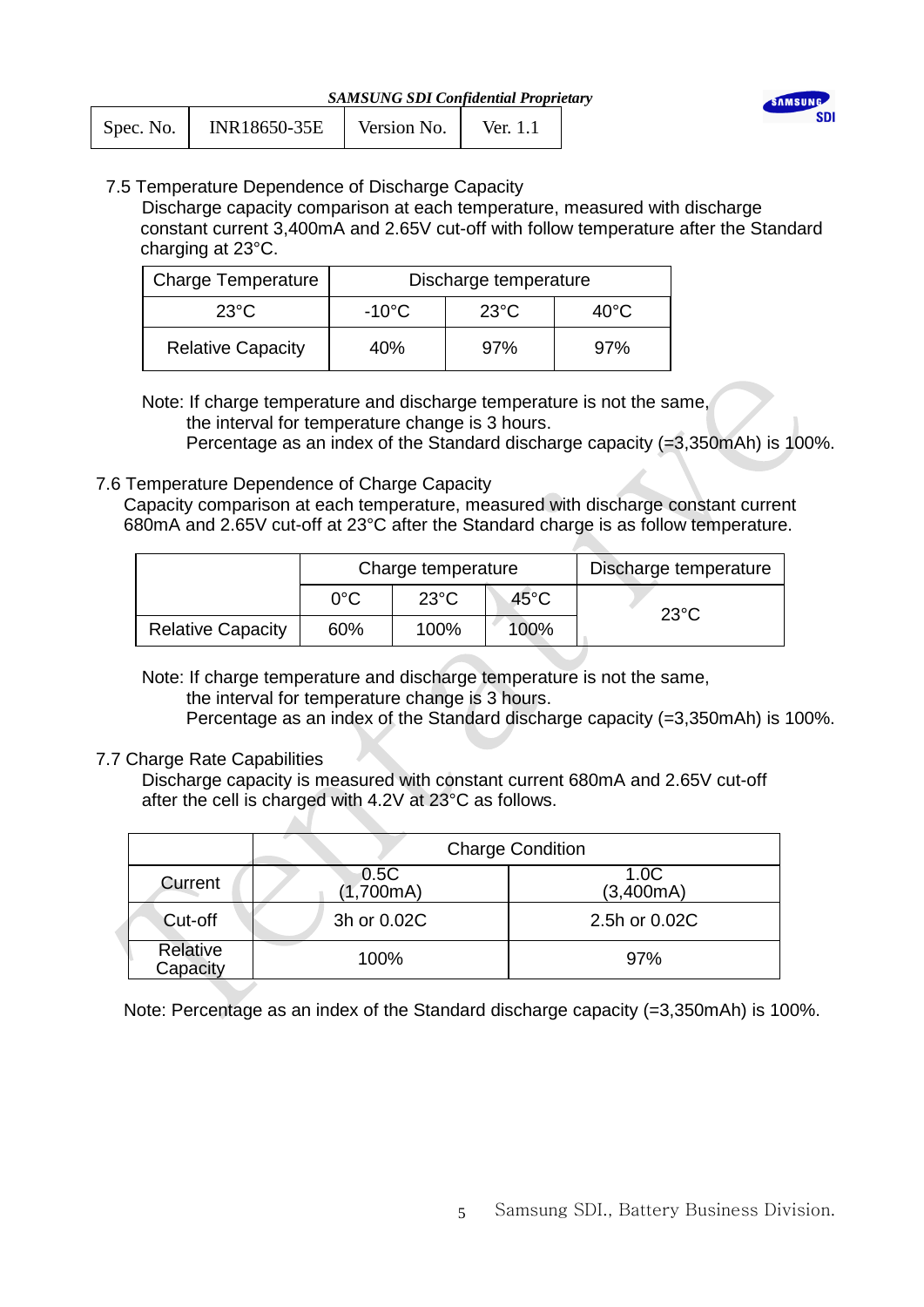

| Spec. No. | <b>INR18650-35E</b> | Version No. | Ver. 1.1 |
|-----------|---------------------|-------------|----------|
|-----------|---------------------|-------------|----------|

## 7.8 Discharge Rate Capabilities

Discharge capacity is measured with the various currents in under table and 2.65V cut-off after the Standard charge at 23°C.

|                      |                 | <b>Discharge Condition</b> |                 |        |
|----------------------|-----------------|----------------------------|-----------------|--------|
| Current              | 0.2C<br>(680mA) | 1C<br>(3,400mA)            | 2C<br>(6,800mA) | 8000mA |
| Relative<br>Capacity | 100%            | 97%                        | 95%             | 92%    |

Note: Percentage as an index of the Standard discharge capacity (=3,350mAh) is 100%.

## 7.9 Cycle Life

 Each cycle is an interval between the charge (charge current 1,020mA) with 100mA cut-off and the discharge (discharge current 3,400mA) with 2.65V cut-off. Capacity after 500cycles.

Capacity  $\geq 2,010$ mAh (60% of Standard Capacity)

## 7.10 Storage Characteristics

 Capacity after storage for 20days at 60°C after the Standard charged at 23°C, measured with discharge current 680mA with 2.65V cut-off at 23℃.

Capacity recovery(after the storage)  $\geq$  3,183mAh (95% of Standard Discharge Capacity)

7.11 Status of the cell as of ex-factory The cell should be shipped in  $3.49V \sim 3.69V$  Charging voltage range.

## **8. Mechanical Characteristics**

## 8.1 Drop Test

 Test method: Each fully charged cell or battery is dropped three times from a height of 1.0 m onto a concrete floor. The cells or batteries are dropped so as to obtain impacts in random orientations. After the test, the sample shall be put on rest for a minimum of one hour and then a visual inspection shall be performed.

Criteria: No fire, no explosion

(Test shall be performed with the following criteria IEC 62133)

## 8.2 Vibration Test

Test method: As to the UN transportation regulation(UN38.3), for each axis (X and Y axis with cylindrical cells) 7Hz→200Hz→7Hz for 15min, repetition 12 times totally 3hours, the acceleration 1g during 7 to 18Hz and 8g (amplitude 1.6mm) up to 200Hz.

Criteria: No leakage, with less than 10mV of OCV drop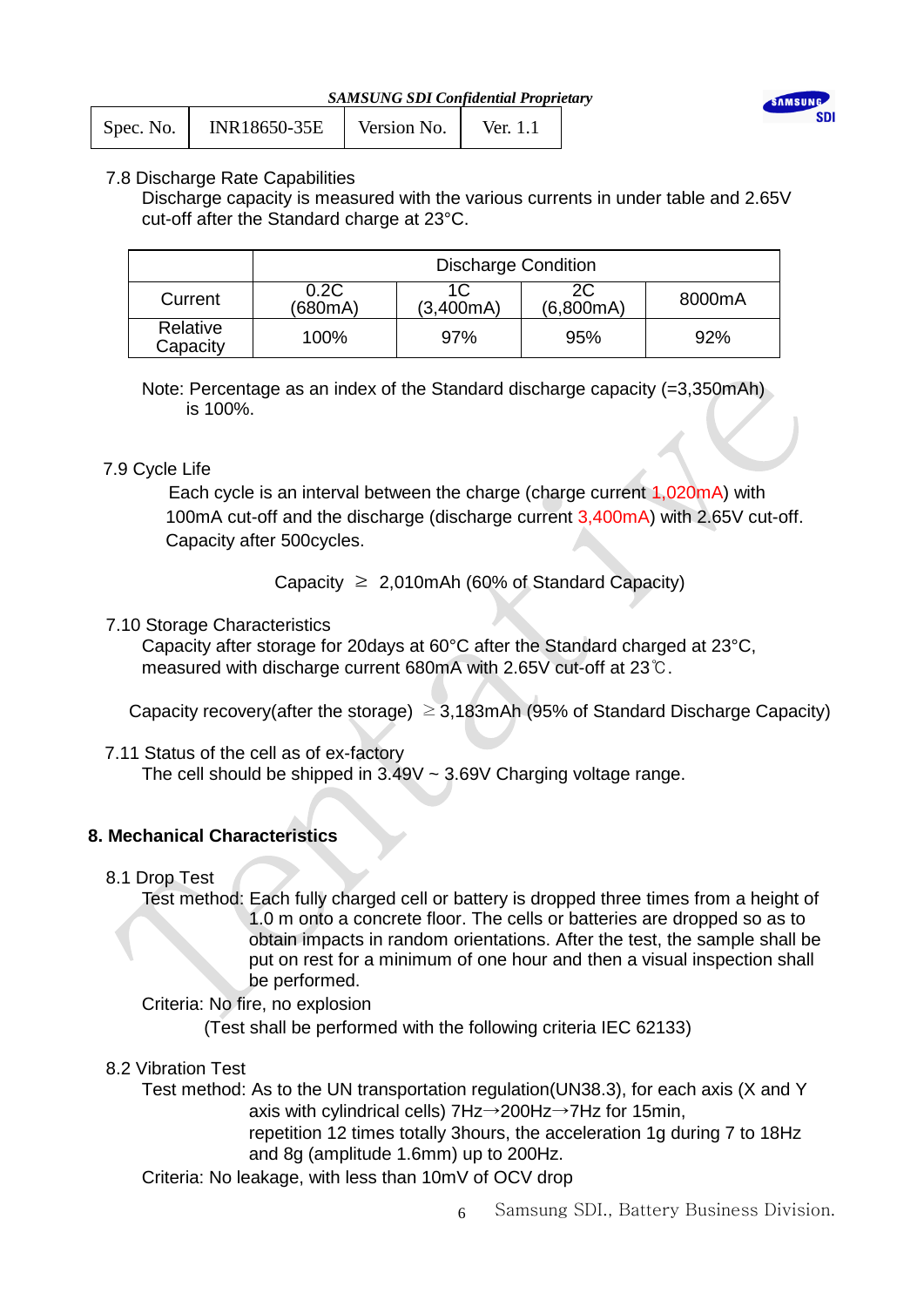| Spec. No. | INR18650-35E | Version No. | Ver. 1.1 |  |
|-----------|--------------|-------------|----------|--|
|           |              |             |          |  |



## **9. Safety**

9.1 Overcharge Test

 Test method: To charge the standard charged cell with 12V and 3C(10.2A) at 23°C for 7 hours.

Criteria: No fire, and no explosion.

Overcharge test shall be performed with the UL1642 standard

9.2 External Short-circuit Test

 Test method: To short-circuit the standard charged cell by connecting positive and negative terminal by less than  $80 \pm 20 \text{m}\Omega$  wire for 3 hours. Criteria: No fire, and no explosion.

9.3 Reverse Charge Test

Test method: To charge reversely the standard discharged cell with charge current 3,400mA for 1.5 hours.

Criteria: No fire, and no explosion.

9.4 Heating Test

 Test method: To heat the standard charged cell at heating rate of 5°C per minute up to 130°C and keep the cell in oven for 10 minutes.

Criteria: No fire, and no explosion.

## **10. Warranty**

Samsung SDI will be responsible for replacing the cell against defects or poor workmanship for 15month from the date of shipping. Any other problems caused by malfunction of the equipment or unsuitable use of the cell are not under this warranty.

The warranty set forth in proper use, handling conditions described above,

and excludes in the case of a defect which is not related to manufacturing of the cell.

## **11. Others**

11.1 Storage for a long time

 If the cell is kept for a long time (3months or more), It is strongly recommended that the cell is preserved at dry and low-temperature.

## 11.2 Other

 Any matters that specifications does not have, should be conferred with between the both parties.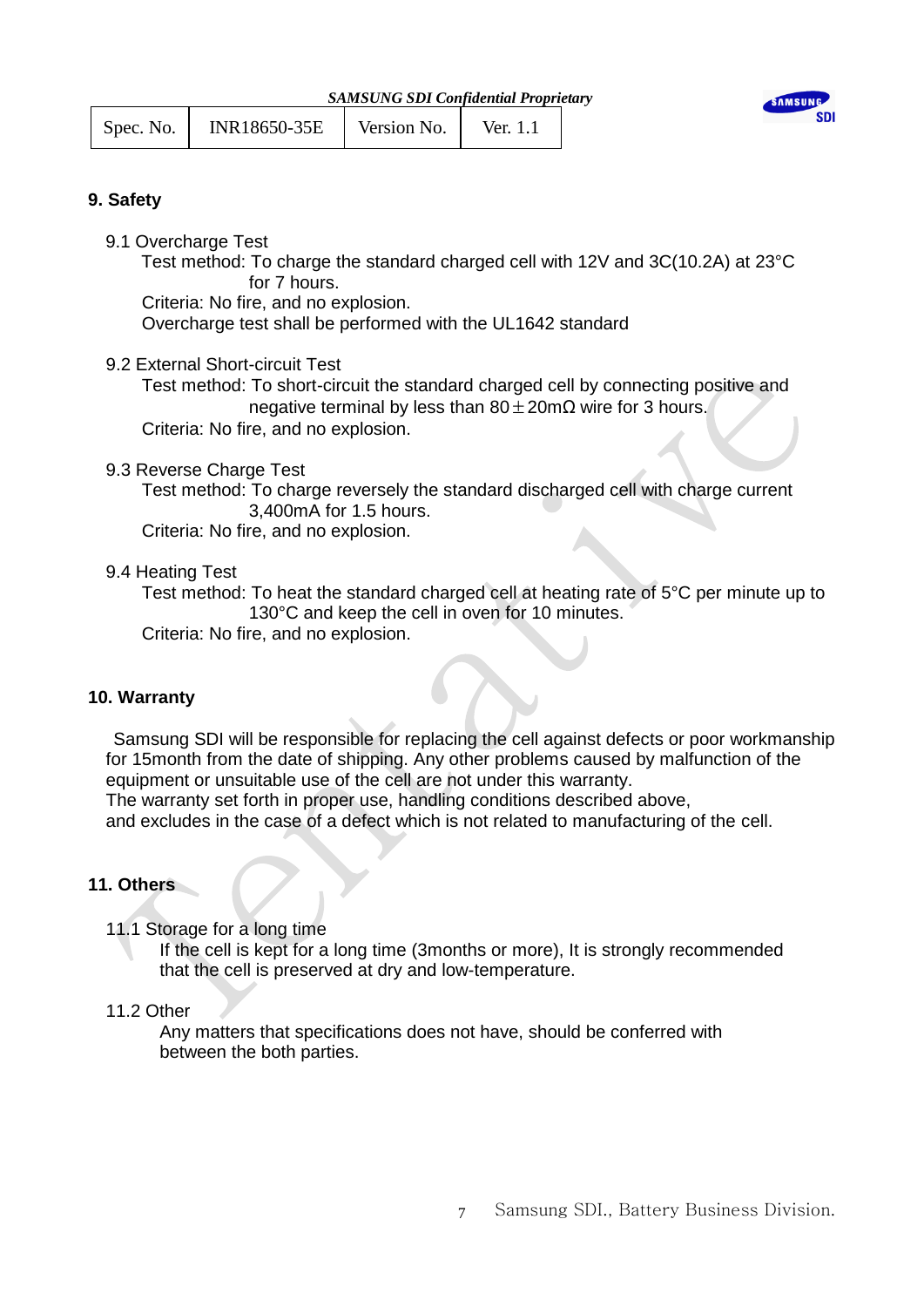| INR18650-35E | Version No. |
|--------------|-------------|
| Spec. No.    | Ver. 1.1    |



## **12. Packaging**

See Fig.2, Package Drawing



| NO. | PART NAME                  | MATERIAL           | MATERIAL DIM     | 0'TY | TREATMENT   |
|-----|----------------------------|--------------------|------------------|------|-------------|
| 01  | INR18650 (Ref. Model List) | <b>BARE CELL</b>   | #18, H65         | 200  | <b>NONE</b> |
| 02  | PACKING GUIDE              | MANILA             | L192×W191×H67    | 200  | <b>NONE</b> |
| 03  | PACKING CASE IN            | FLUTE)<br>$SW-10B$ | L192×W192×H68    |      | <b>NONE</b> |
| 04  | SILICAGEL                  | SI                 | L50×W50.3G       |      | NONE        |
| 05  | PE BAG(LARGE)              | PE                 | L500×W450×T0.028 |      | NONE        |
| 06  | TAPE                       | PE(OPP)            | W50×T0.05        |      | NONE        |
| 07  | PACKING CASE OUT           | DW-10BA FLUTE)     | L225×W214×H164   |      | NONE        |
| 08  | LABEL                      | <b>ART PAPER</b>   | L52×W100         |      | <b>NONE</b> |

## **Fig 2. Package Drawing**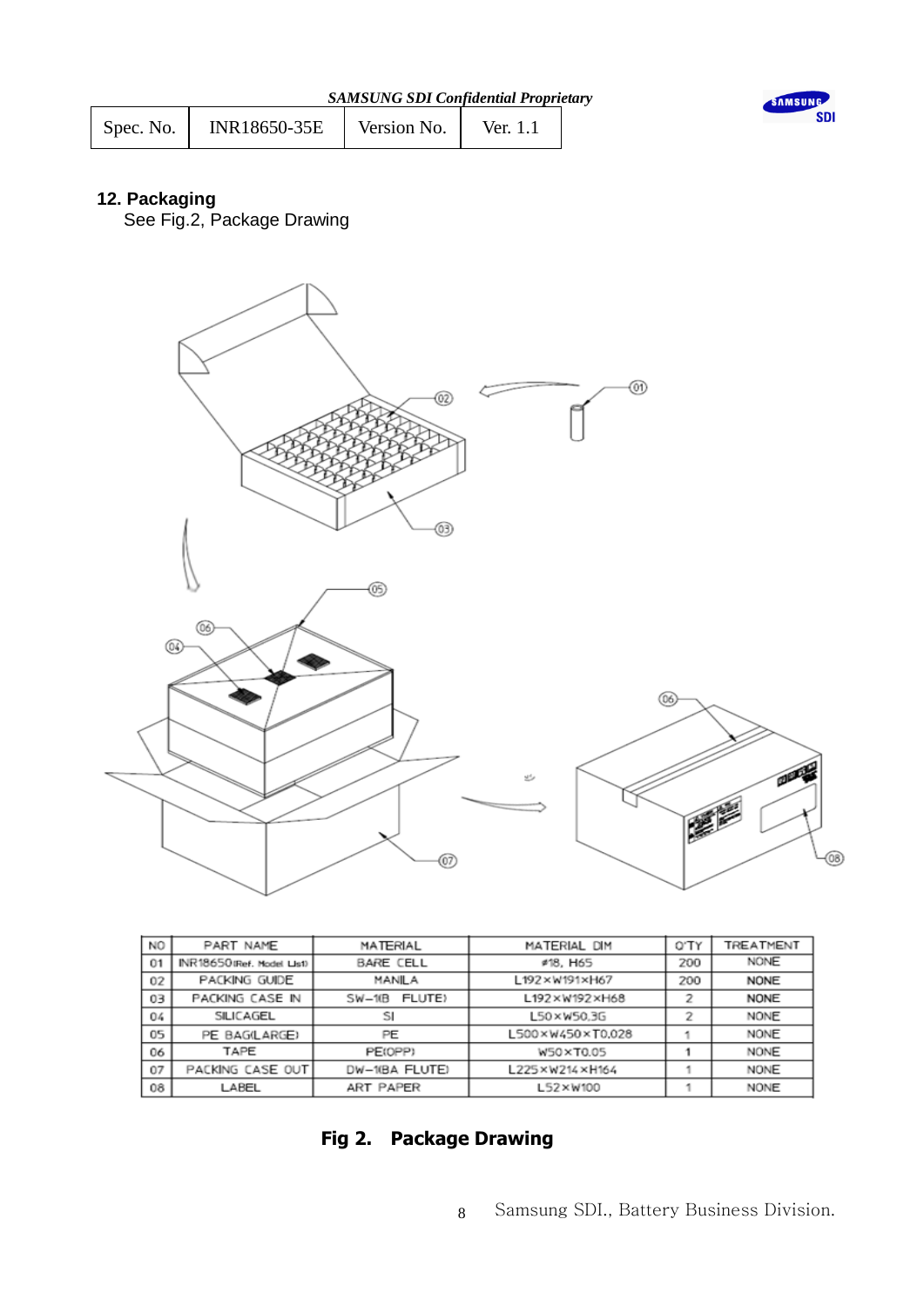| Spec. No. | INR18650-35E | Version No. | Ver. 1.1 |  |
|-----------|--------------|-------------|----------|--|
|           |              |             |          |  |



## **Proper Use and Handling of Lithium Ion Cells**

See before using lithium-ion cell Supplied by **Samsung SDI Co., Ltd.**

## **1. General**

 This document has been prepared to describe the appropriate cautions and prohibitions, which the customer should take or employ when the customer uses and handles the lithium ion cell to be manufactured and supplied by Samsung SDI Co., Ltd., in order to obtain optimum performance and safety.

## **2. Charging**

2.1. Charging current

 Charging current should be less than maximum charge current specified in the product specification.

2.2. Charging voltage

 Charging should be done by voltage less than that specified in the product specification.

2.3. Charging time

 Continuous charging under appropriate voltage does not cause any loss of characteristics. However, the charge timer is recommended to be installed from a safety consideration, which shuts off further charging at time specified in the product specification.

2.4. Charging temperature

 The cell should be charged within a range of specified temperatures in the product specification.

2.5. Reverse charging

 The cell should be connected, confirming that its poles are correctly aligned. Inverse charging should be strictly prohibited. If the cell is connected improperly, it may be damaged.

## **3. Discharging**

- 3.1. Discharging
	- 3.1.1. The cell should be discharged at less than maximum discharge current specified in the product specification.
- 3.2. Discharging temperature
	- 3.2.1. The cell should be discharged within a range of temperatures specified in the product specification.
	- 3.2.2. Otherwise, it may cause loss of characteristics.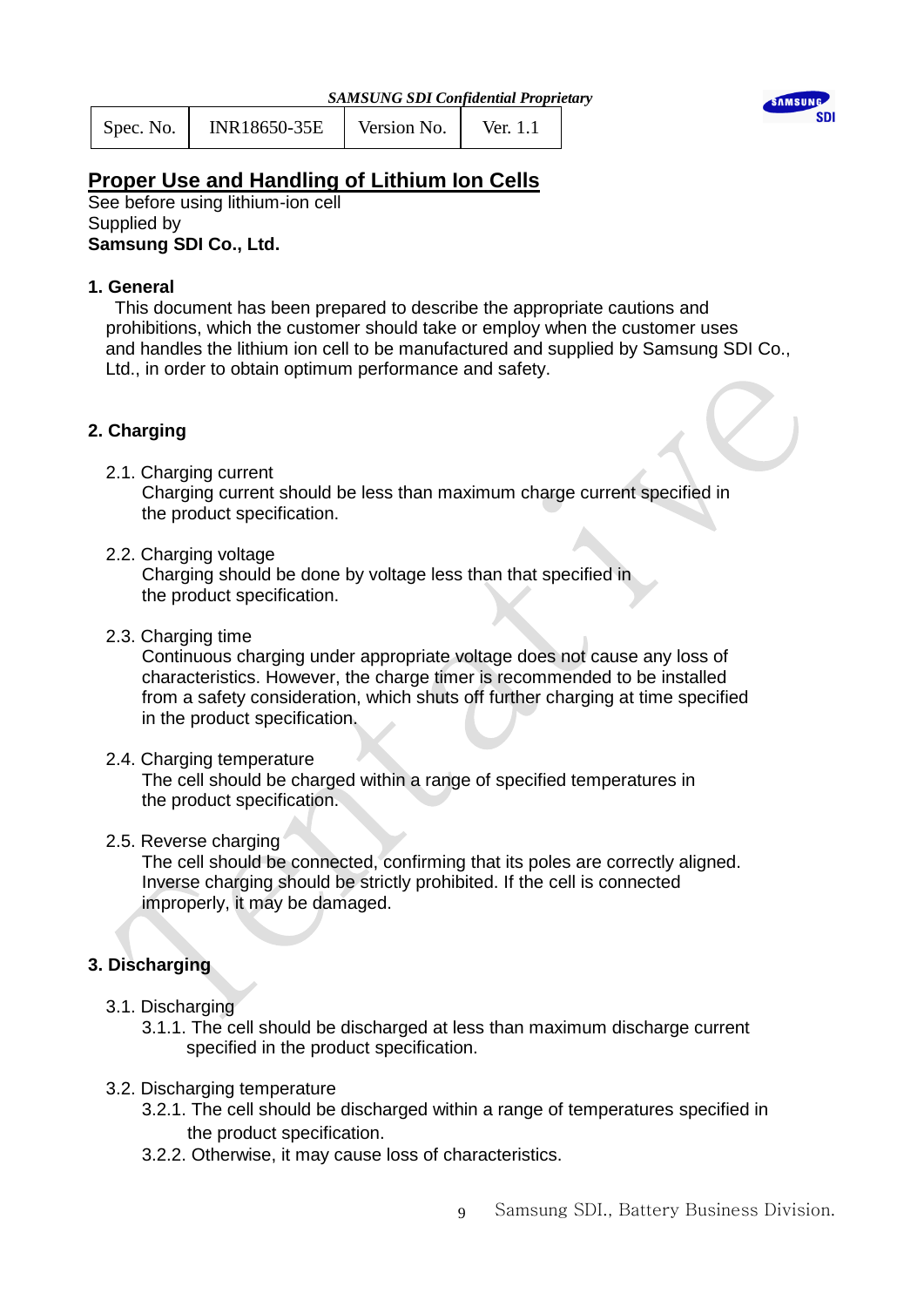*SAMSUNG SDI Confidential Proprietary*



| INR18650-35E<br>Version No.<br>Ver. $1.1$<br>Spec. No. |  |
|--------------------------------------------------------|--|
|--------------------------------------------------------|--|

- 3.3. Over-discharging
	- 3.3.1. The system should be equipped with a device to prevent further discharging exceeding discharging cut-off voltage specified in the product specification.(over-discharging)
	- 3.3.2. Over-discharging may cause loss of performance, characteristics, of battery function.
	- 3.3.3. Over-discharging may occur by self-discharge if the battery is left for a very long time without any use.
	- 3.3.4. The charger should be equipped with a device to detect cell voltage and to determine recharging procedures.

## **4. Storage**

- 4.1. Storage conditions
	- 4.1.1. The cell should be stored within a range of temperatures specified in the product specification.
	- 4.1.2. Otherwise, it may cause loss of characteristics, leakage and/or rust.
- 4.2. Long-term storage
	- 4.2.1. The cell should be used within a short period after charging because long-term storage may cause loss of capacity by self-discharging.
	- 4.2.2. If long-term storage is necessary, the cell should be stored at lower voltage within a range specified in the product specification, because storage at higher voltage may cause loss of characteristics.

## **5. Cycle life**

- 5.1. Cycle life performance
	- 5.1.1. The cell can be charged/discharged repeatedly up to times specified in the produce specification with a certain level of capacity also specified in the product specification.
	- 5.1.2. Cycle life may be determined by conditions of charging, discharging, operating temperature and/or storage.

## **6. Design of System**

- 6.1. Connection between the cell and the battery
	- 6.1.1. The cell should not be soldered directly with leads. Namely, the cell should be welded with leads on its terminal and then be soldered with wire or leads to soldered lead.
	- 6.1.2. Otherwise, it may cause damage of component, such as separator and insulator, by heat generation.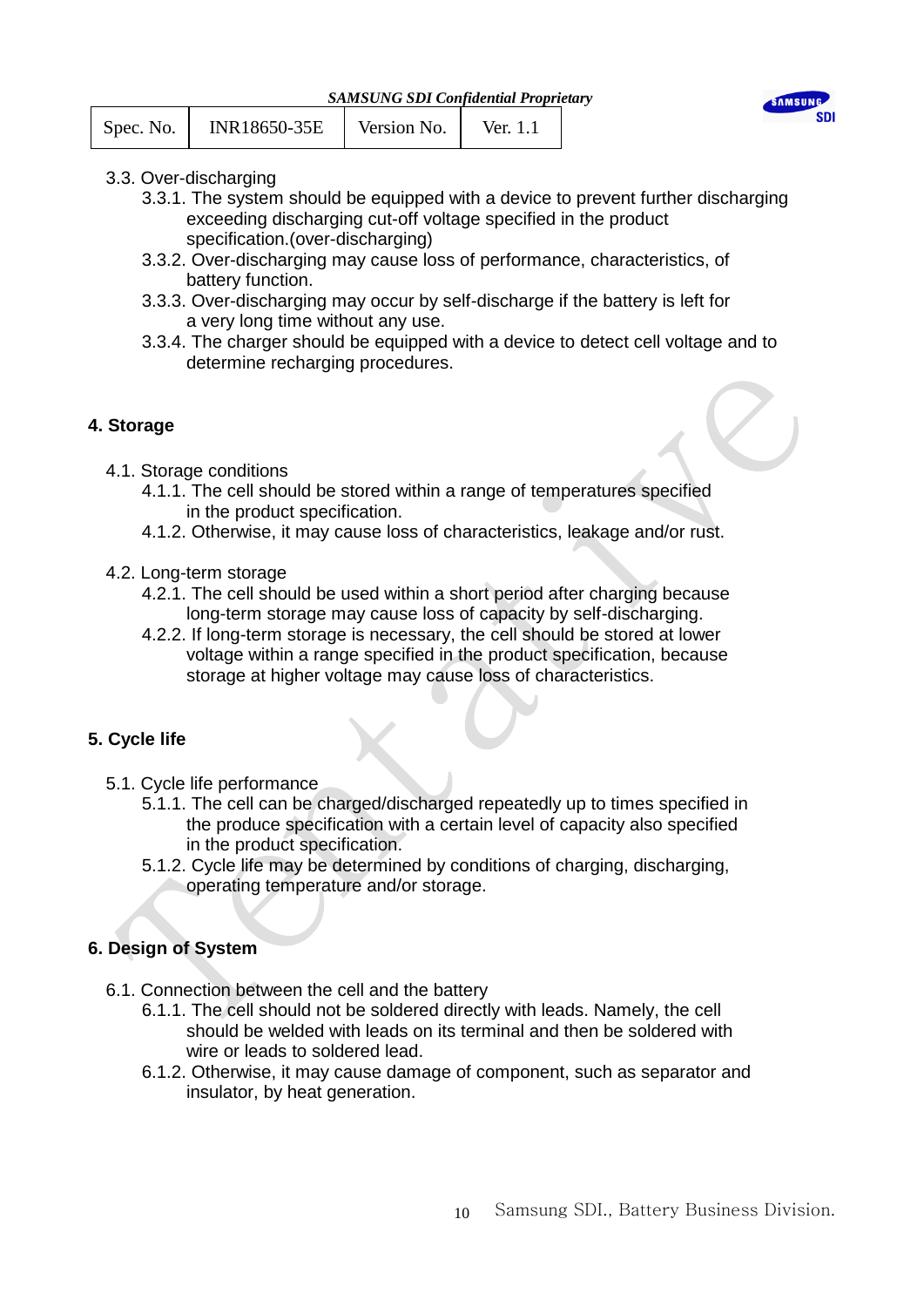



- 6.2 Positioning the battery in the System
	- 6.2.1. The battery should be positioned as possible as far from heat sources and high temperature components.
	- 6.2.2. Otherwise, it may cause loss of characteristics.
- 6.3. Mechanical shock protection of the battery
	- 6.3.1. The battery should be equipped with appropriate shock absorbers in order to minimize shock.
	- 6.3.2. Otherwise, it may cause shape distortion, leakage, heat generation and/or rupture.
- 6.4. Short-circuit protection of the cell
	- 6.4.1. The cell is equipped with an insulating sleeve to protect short-circuit which may occur during transportation, battery assembly and /or system operation.
	- 6.4.2. If the cell sleeve is damaged by some causes such as outside impact, it may cause short-circuit with some wiring inside the battery.
- 6.5. Connection between the battery and charger/system
	- 6.5.1. The battery should be designed to be connected only to the specified charger and system.
	- 6.5.2. A reverse connection of the battery, even in the specified system, should be avoided by employing special battery design such as a special terminals.

## **7. Battery Pack Assembly**

- 7.1. Prohibition of usage of damaged cell
	- 7.1.1. The cell should be inspected visually before battery assembly.
	- 7.1.2. The cell should not be used if sleeve-damage, can-distortion and/or electrolyte-smell is detected.
- 7.2. Transportation
	- 7.2.1. If the cell is necessary to transport to order place, such as the battery manufacturer, careful precautions should be taken to avoid damage of cell.

## **8. Others**

- 8.1. Disassembly
	- 8.1.1. The cell should not be dismantled from the battery pack.
	- 8.1.2. Internal short-circuit caused by disassembly may lead to heat generation and/or venting.
	- 8.1.3. When the electrolyte is coming in contact with the skin or eyes, wash immediately with fresh water and seek medical advice.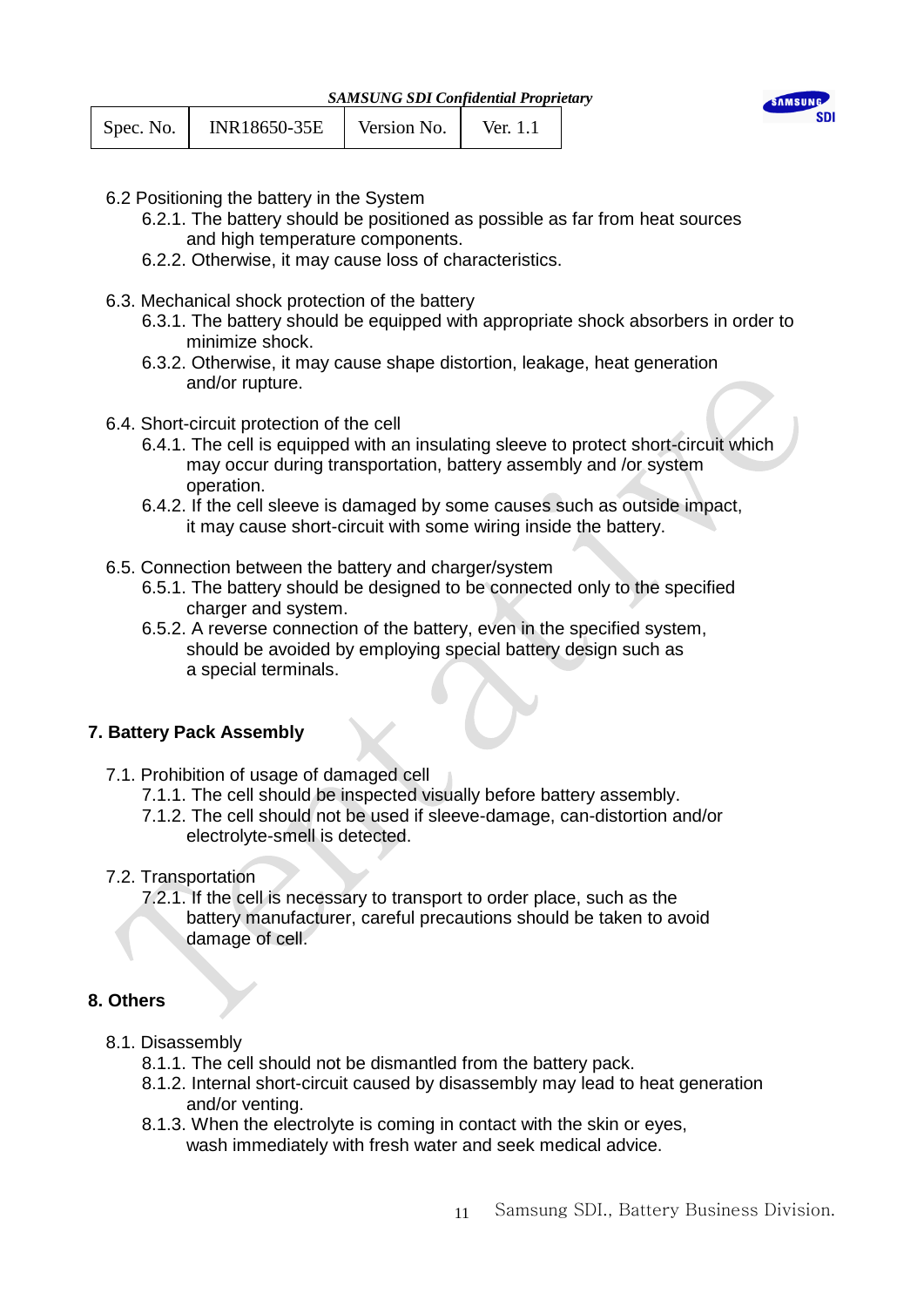|  | <b>SAMSUNG SDI Confidential Proprietary</b> |  |
|--|---------------------------------------------|--|
|  |                                             |  |

| INR18650-35E<br>Version No.<br>Spec. No.<br>Ver. 1.1 |
|------------------------------------------------------|
|------------------------------------------------------|



- 8.2. Short-circuiting
	- 8.2.1. Short-circuit results in very high current which leads to heat generation.
	- 8.2.2. An appropriate circuitry should be employed to protect accidental short-circuiting.
- 8.3. Incineration
	- 8.3.1 Incinerating and disposing of the cell in fire are strictly prohibited, because it may cause rupture.
- 8.4. Immersion
	- 8.4.1 Soaking the cell in water is strictly prohibited, because it may cause melt of components to damaged to functions.
- 8.5. Mixing use
	- 8.5.1. Different types of cell, or same types but different manufacturer's cell may lead to cell rupture or damage to system due to the different characteristics of cell.
- 8.6. Battery disposal
	- 8.6.1. Although the cell contains no environmentally hazardous component, such as lead or cadmium. the battery should be disposed according to the local regulations when it is disposed.
	- 8.6.2. The cell should be disposed with a discharged state to avoid heat generation by an inadvertent short-circuit.
- 8.7. Caution The Battery used in this device may present a risk of fire or chemical burn if mistreated. Do not disassemble, heat above 100°C or incinerate. Replace battery with Samsung SDI battery only. Use of another battery may present a risk of fire or explosion. Dispose of used battery promptly. Keep away from children. Do not disassemble and do not dispose of in fire.
- 8.8. Warning Attached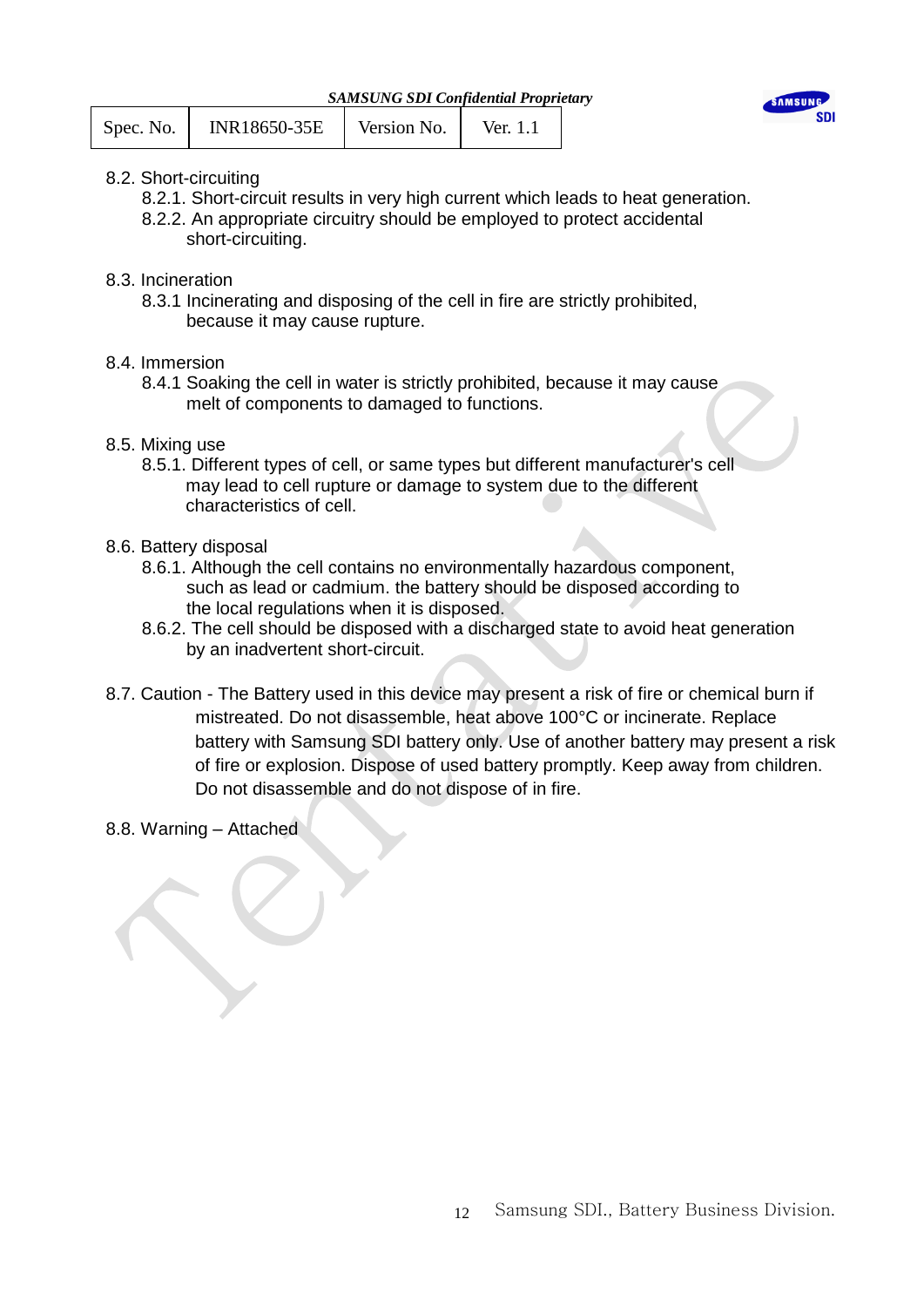| <b>SAMSUNG SDI Confidential Proprietary</b> |  |  |  |  |
|---------------------------------------------|--|--|--|--|
|---------------------------------------------|--|--|--|--|



Spec. No. | INR18650-35E | Version No. | Ver. 1.1

## ▣ **Pack Design Guideline (For electrical design)**

|                                                           | Item                                           |                    | <b>Portable IT Power-Tool</b>                                                                                                          | <b>Medical</b>                          | <b>E-Bike</b>      | <b>E-Scooter</b>    | <b>EV/LEV</b>      | <b>ESS/UPS</b>        |
|-----------------------------------------------------------|------------------------------------------------|--------------------|----------------------------------------------------------------------------------------------------------------------------------------|-----------------------------------------|--------------------|---------------------|--------------------|-----------------------|
|                                                           | $\Box$ Standard charging voltage (4.20V cell)  | 4.20V              | 4.20V                                                                                                                                  | 4.10V                                   | 4.10V              | 4.10V               | 4.10V              | 4.00V<br>(4.05V)      |
| $\Box$ Standard charging voltage (4.35V cell)             |                                                | 4.35V              | 4.35V                                                                                                                                  | 4.20V                                   | 4.20V              | 4.20V               | 4.20V              | 4.00V<br>(4.05V)      |
| $\Box$ Charging method                                    |                                                | CC-CV              | CC-CV                                                                                                                                  | CC-CV                                   | CC-CV              | CC-CV               | CC-CV              | CC-CV                 |
| $\Box$ Full-charging cut-off current*                     |                                                | 0.05C              | 0.05C                                                                                                                                  | 0.025C                                  | 0.025C             | 0.025C              | 0.025C             | 0.025C<br>(Continous) |
| $\Box$ Voltage of Re-charging (4.20V cell)                |                                                | 4.10V              | 4.10V                                                                                                                                  | 4.05V                                   | 4.05V              | 4.05V               | 4.05V              | 4.00V<br>(4.05V)      |
|                                                           | $\Box$ Voltage of Re-charging (4.35V cell)     |                    | 4.25V                                                                                                                                  | 4.10V                                   | 4.10V              | 4.10V               | 4.10V              | 4.00V<br>(4.05V)      |
| <b>LCO</b>                                                | Min. voltage of<br>terminate discharging       | 3.00V              | 2.50V                                                                                                                                  | 3.00V                                   | 3.00V              | 3.00V               | 3.00V              | 3.00V                 |
| <b>LMO</b>                                                | Min. voltage of<br>over-discharging protection | 2.50V              | 2.00V                                                                                                                                  | 2.50V                                   | 2.50V              | 2.50V               | 2.50V              | 2.50V                 |
| <b>NCA</b>                                                | Min. voltage of<br>terminate discharging       | 2.50V              | 2.50V                                                                                                                                  | 2.50V                                   | 2.50V              | 2.50V               | 2.50V              | 2.50V                 |
| <b>NCM</b>                                                | Min. voltage of<br>over-discharging protection | 2.30V              | 2.00V                                                                                                                                  | 2.50V                                   | 2.50V              | 2.50V               | 2.50V              | 2.50V                 |
|                                                           | □ BMS Shut Down Voltage**                      | 2.00V              | 2.00V                                                                                                                                  | 2.00V                                   | 2.00V              | 2.00V               | 2.00V              | 2.00V                 |
| $\Box$ Max. consumption current of BMS<br>after shut down |                                                | 10µA/Cell          | $10\mu$ A/Cell                                                                                                                         | $10\mu$ A/Cell                          | 10µA/Cell          | $10\mu$ A/Cell      | $10\mu$ A/Cell     | $10\mu$ A/Cell        |
| Do not charge***                                          |                                                | $\downarrow$ 1.00V | $\downarrow$ 1.00V                                                                                                                     | $\downarrow$ 1.00V                      | $\downarrow$ 1.00V | $\downarrow$ 1.00V  | $\downarrow$ 1.00V | $\downarrow$ 1.00V    |
|                                                           | $\Box$ Pre-charging voltage range****          | $1.0V \sim 3.0V$   |                                                                                                                                        | $1.0V \approx 3.0V$ 1.0V $\approx 3.0V$ | $1.0V \sim 3.0V$   | $1.0V \approx 3.0V$ | $1.0V \sim 3.0V$   | $1.0V \sim 3.0V$      |
|                                                           | $\Box$ Current range of Pre-charging           |                    | $0.1$ C ~ 0.5C $\vert$ 0.1C ~ 0.5C $\vert$ 0.1C ~ 0.5C $\vert$ 0.1C ~ 0.5C $\vert$ 0.1C ~ 0.5C $\vert$ 0.1C ~ 0.5C $\vert$ 0.1C ~ 0.5C |                                         |                    |                     |                    |                       |

## **Remark:**

\* Current of cell which full-charging shall be terminated.

\*\* Voltage condition of BMS which shall be shut down.

\*\*\* Under 1.0V voltage, do not charge the cell.

\*\*\*\* Voltage range of cell which shall be charged by Pre-charging.

## **If a customer's battery pack cannot meet the requirements above, SDI cannot take responsibility for a quality issue about a battery cell.**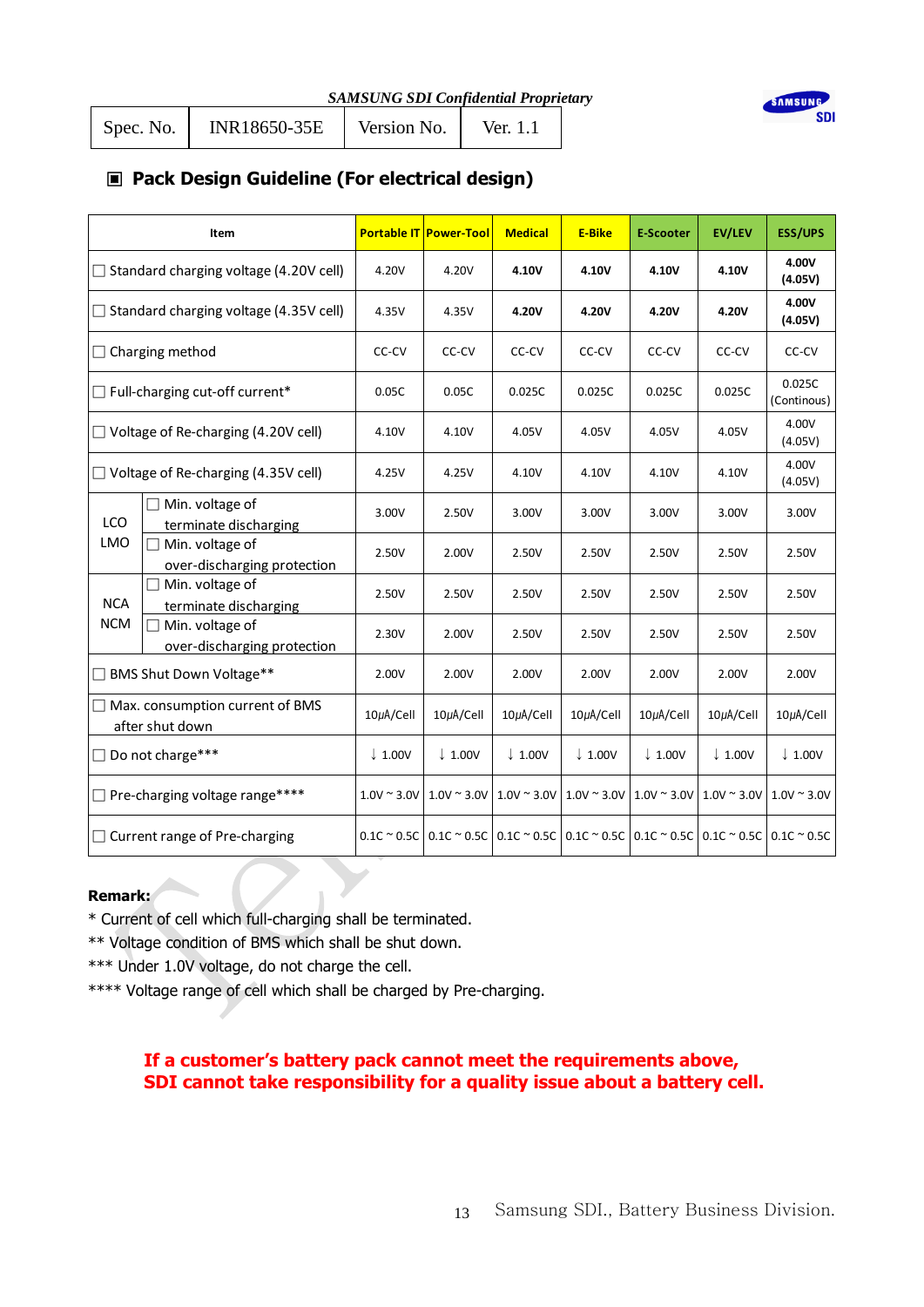| Spec. No. | INR18650-35E | Version No. | Ver. 1.1 |  |
|-----------|--------------|-------------|----------|--|
|-----------|--------------|-------------|----------|--|



## ▣ **Pack Design Guideline (For mechanical design)**

| Item                                                                                                       |                | <b>Portable IT Power-Tool</b> | <b>Medical</b> | <b>E-Bike</b>  | <b>E-Scooter</b> | <b>EV/LEV</b>  | <b>ESS/UPS</b> |
|------------------------------------------------------------------------------------------------------------|----------------|-------------------------------|----------------|----------------|------------------|----------------|----------------|
| $\Box$ Need partitions (separator) between<br><b>BMS</b> and a Cell                                        | ◎              | $\circledcirc$                | ◎              | $\circledcirc$ | $\circledcirc$   | $\circledcirc$ |                |
| $\Box$ Need to check if the pack is designed<br>to be able to avoid thermal runaway<br>$(1KWh \uparrow)$   |                |                               |                |                | $\circledcirc$   | O              |                |
| Need to analyze the battery pack's<br>П<br>thermal distribution and its effect<br>on the pack's life cycle |                |                               |                |                | $\circledcirc$   | O              |                |
| Need to use a non-flammable<br>$\Box$<br>(VO level) case                                                   | $\circledcirc$ | $\circledcirc$                | ◎              | $\circledcirc$ | $\circledcirc$   | $\circledcirc$ |                |
| Need to apply improved material<br>$\Box$<br>(Steel) to the case                                           |                |                               |                |                |                  | $\odot$        |                |
| $\Box$ Need to analyze the battery pack's<br>structure, system, installation status<br>and use environment |                |                               |                |                |                  | O              | ന              |

## **If a customer's battery pack cannot meet the requirements above, SDI cannot take responsibility for a quality issue about a battery cell.**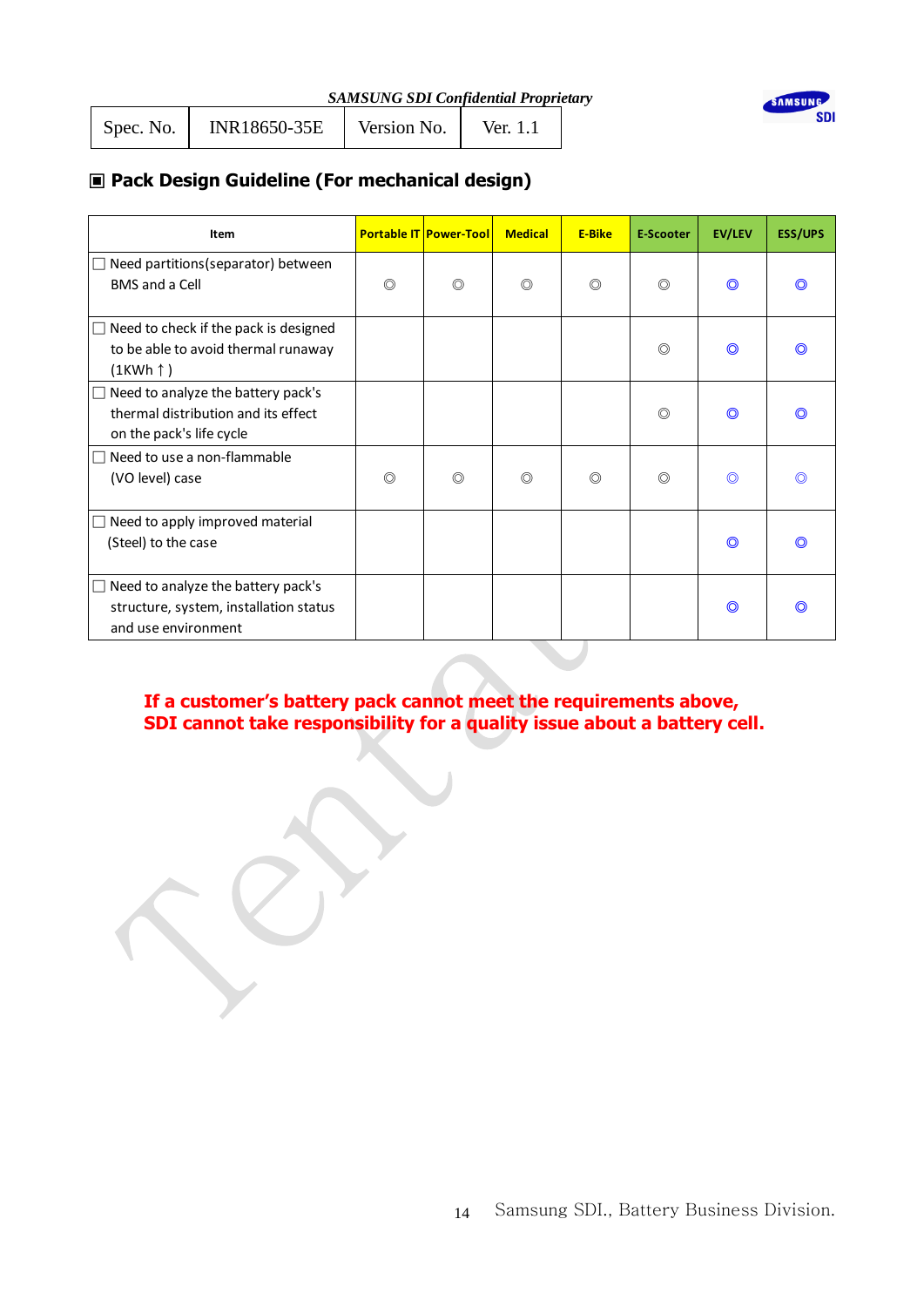| <b>SAMSUNG SDI Confidential Proprietary</b> |  |  |  |
|---------------------------------------------|--|--|--|
|                                             |  |  |  |



Spec. No. | INR18650-35E | Version No. | Ver. 1.1

## **Handling precaution and prohibitions of lithium ion rechargeable cells and batteries**

Inaccurate handling of lithium ion and lithium ion polymer rechargeable battery may cause leakage, heat, smoke, an explosion, or fire.

This could cause deterioration of performance or failure. Please be sure to follow instructions carefully.

1.1. Storage

 Store the battery at low temperature (below 20°C is recommended), low humidity, no dust and no corrosive gas atmosphere.

1.2. Safety precaution and prohibitions

 To assure product safety, describe the following precautions in the instruction manual of the application.

## **[ Danger!]**

## ■ Electrical misusage

Use dedicated charger.

Use or charge the battery only in the dedicated application.

Don't charge the battery by an electric outlet directly or a cigarette lighter charger.

Don't charge the battery reversely.

## ■ Environmental misusage

Don't leave the battery near the fire or a heated source.

Don't throw the battery into the fire.

Don't leave, charge or use the battery in a car or similar place where inside of temperature may be over 60°C.

Don't immerse, throw, wet the battery in water / seawater.

## ■ others

Don't fold the battery cased with laminated film such as pouch and Polymer.

Don't store the battery in a pocket or a bag together with metallic objects such as keys, necklaces, hairpins, coins, or screws.

Don't short circuit (+) and (-) terminals with metallic object intentionally.

Don't pierce the battery with a sharp object such as a needle, screw drivers.

Don't heat partial area of the battery with heated objects such as soldering iron.

Don't hit with heavy objects such as a hammer, weight.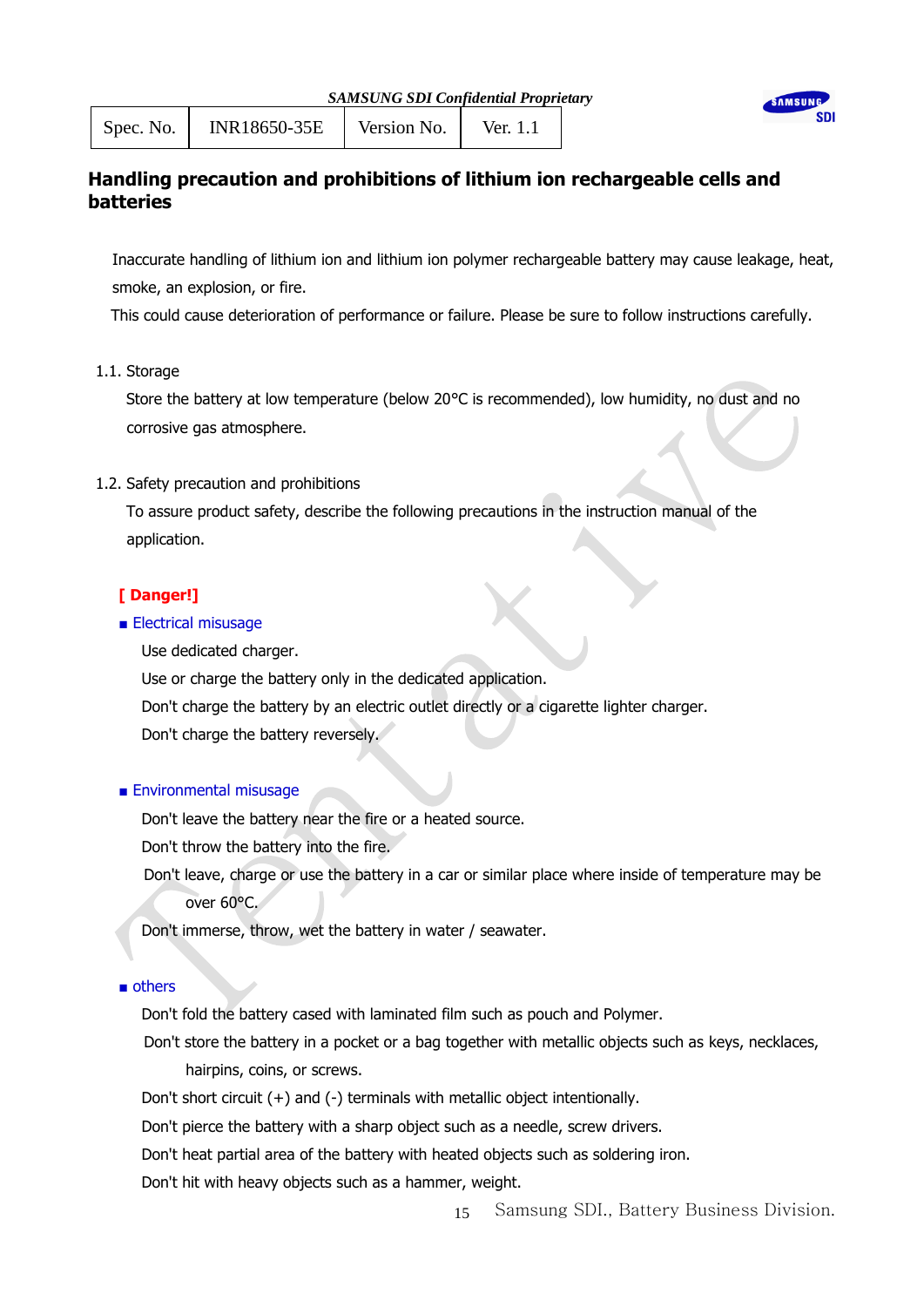| <b>SAMSUNG SDI Confidential Proprietary</b> |  |  |  |  |
|---------------------------------------------|--|--|--|--|
|---------------------------------------------|--|--|--|--|

| Spec. No. | INR18650-35E | Version No. | Ver. $1.1$ |  |
|-----------|--------------|-------------|------------|--|
|-----------|--------------|-------------|------------|--|

 Don't step on the battery and throw or drop the battery on the hard floor to avoid mechanical shock. Don't disassemble the battery or modify the battery design including electric circuit.

**AMSIIN** 

Don't solder on the battery directly.

Don't use seriously scared or deformed battery.

Don't put the battery into a microwave oven, dryer, or high-pressure container.

Don't use or assemble the battery with other makers' batteries, different types and/or models of

batteries such as dry batteries, nickel-metal hydride batteries, or nickel-cadmium batteries. Don't use or assemble old and new batteries together.

## **[ Warning! ]**

Stop charging the battery if charging isn't completed within the specified time.

Stop using the battery if the battery becomes abnormally hot, order, discoloration, deformation, or abnormal conditions is detected during use, charge, or storage.

Keep away from fire immediately when leakage or foul odors are detected. If liquid leaks onto your skin or cloths, wash well with fresh water immediately.

If liquid leaking from the battery gets into your eyes, don't rub your eyes and wash them with clean water and go to see a doctor immediately.

If the terminals of the battery become dirty, wipe with a dry cloth before using the battery.

The battery can be used within the following temperature ranges. Don't exceed these ranges.

Charge temperature ranges :  $0^{\circ}C \sim 45^{\circ}C$ 

Discharge Temperature ranges : -10 $\degree$ C ~ 60 $\degree$ C

Store the battery at temperature below 60°C

Cover terminals with proper insulating tape before disposal.

## **[ Caution! ]**

## ■ Electrical misusage

Battery must be charge with constant current-constant voltage (CC/CV).

Charge current must be controlled by specified value in Cell specification.

Cut-off Voltage of charging must be 4.20V

Charger must stop charging battery by detecting either charging time or current specified in Cell's specification.

Discharge current must be controlled by specified value in Cell's specification.

Cut-off Voltage of discharging must be over 2.65V.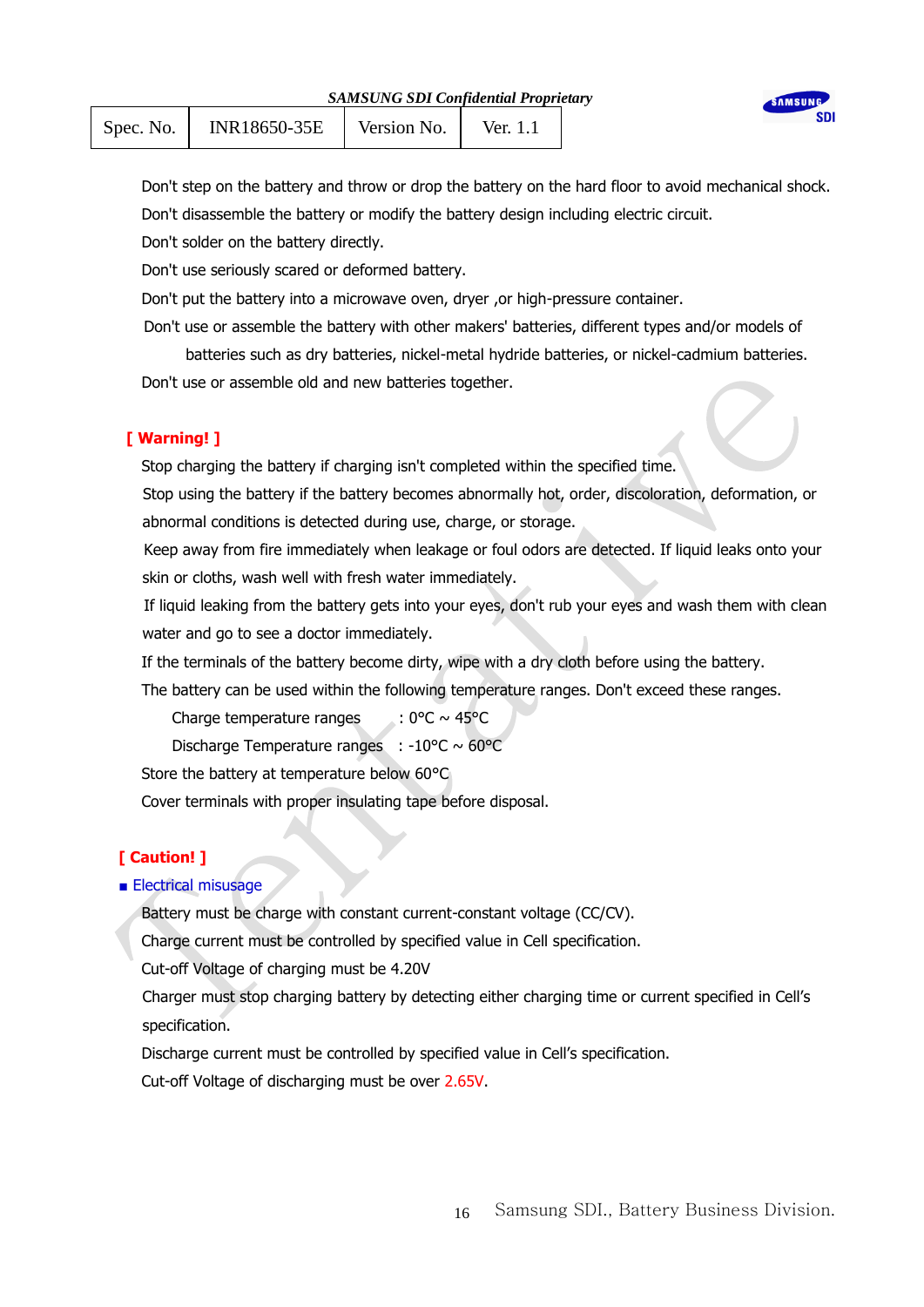|           |              | SAMSUNG SDI Confidential Proprietary |                  | SAMSUNG |  |
|-----------|--------------|--------------------------------------|------------------|---------|--|
| Spec. No. | INR18650-35E | Version No.                          | Ver. $1_{\cdot}$ |         |  |

#### ■ others

Keep the battery away from babies and children to avoid any accidents such as swallow.

If younger children use the battery, their guardians should explain the proper handling method and precaution before using.

Before using the battery, be sure to read the user's manual and precaution of it's handling.

Before using charger, be sure to read the user's manual of the charger.

Before installing and removing the battery from application, be sure to read user's manual of the application.

Replace the battery when using time of battery becomes much shorter than usual.

Cover terminals with insulating tape before proper disposal.

If the battery is needed to be stored for an long period, battery should be removed from the application and stored in a place where humidity and temperature are low.

While the battery is charged, used and stored, keep it away from object materials with static electric chargers.

## **Safety handling procedure for the transporter**

#### ■ Quarantine

Packages that are crushed, punctured or torn open to reveal contents should not be transported. Such packages should be isolated until the shipper has been consulted, provided instructions and, if appropriate, arranged to have the product inspected and repacked.

■ Spilled Product

In the event that damage to packaging results in the release of cells or batteries, the spilled products should be promptly collected and segregated and the shipper should be contacted for instructions.

## **Design of positioning the battery pack in application and charger**

To prevent the deterioration of the battery performance caused by heat, battery shall be positioned away from the area where heat is generated in the application and the charger.